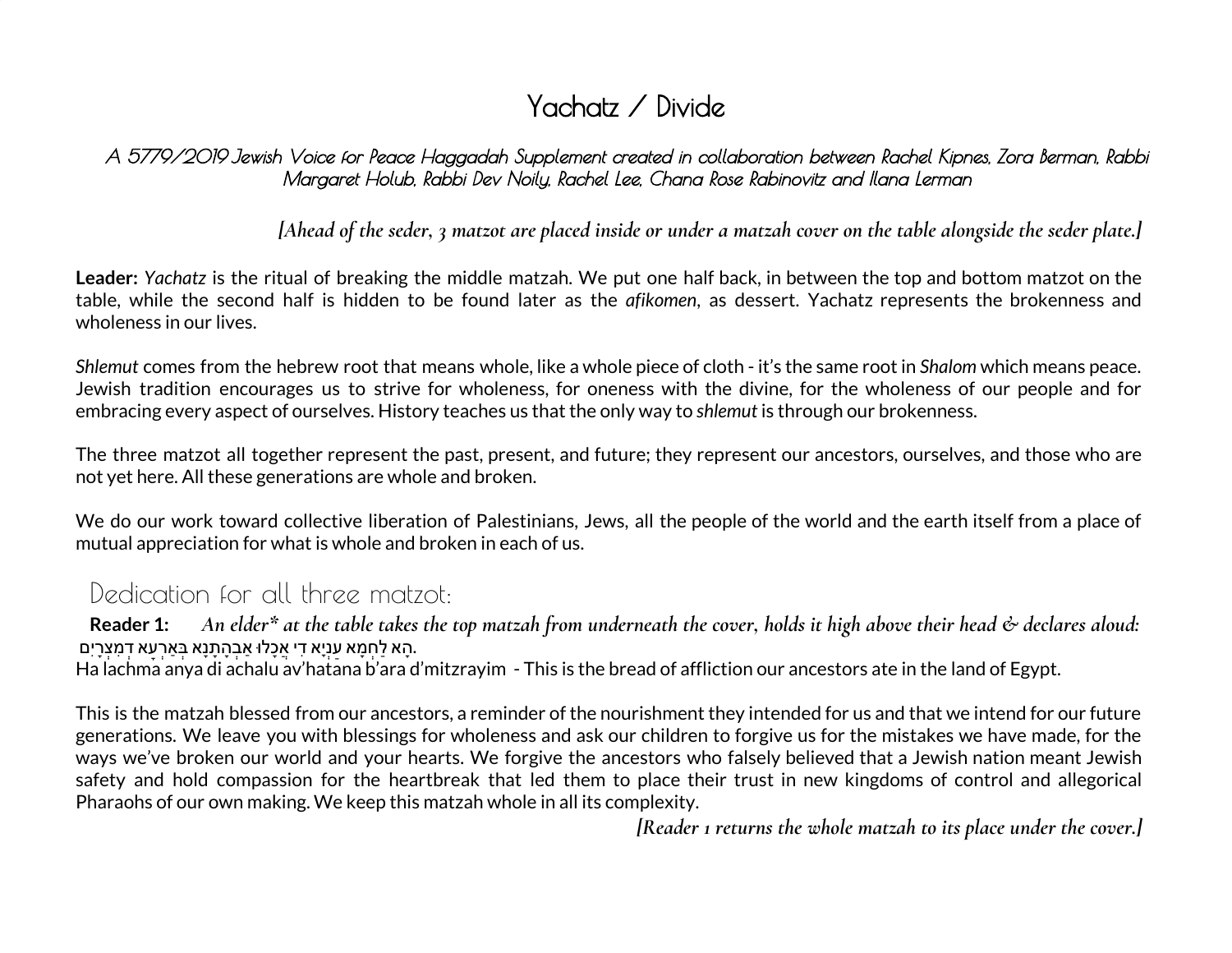**Reader 2:** An young person at the table takes the bottom matzah from underneath the cover, holds it high  $\phi$  declares aloud: ָהא לחמא עניא די אכלוּ אַבהתנא בּארעא דמצרים.

Ha lachma anya di achalu av'hatana b'ara d'mitzrayim - This is the bread of affliction our ancestors ate in the land of Egypt.

This is the matzah we graciously inherit from our ancestors. We collect the trail of crumbs hastily left behind as lessons for us to expand upon as we move toward our future liberation where no one is left behind. We accept the trust given to us by our ancestors. We hold compassion for our future selves because we know that being bold in your risks and actions toward freedom means we might make mistakes along the way too. We will celebrate our victories and let our joy guide our communal imagination. Because you stand so firmly behind us, we will be brave and joyful in leading the way toward freedom by embodying the wisdom that even we have yet to imagine.

*[Reader 2 returns the whole matzah to its place under the cover.]*

Reader 3: One person removes the middle matzah from the pile and holds it above their head, everyone declares together: ָהא לחמא עניא די אכלוּ אַבהתנא בּארעא דמצרים. Ha lachma anya di achalu av'hatana b'ara d'mitzrayim - This is the bread of affliction our ancestors ate in the land of Egypt.

## *[Reader 3 waits for the room to get silent, inviting everyone to listen to the break]*

*Choose one of 3 options for breaking the Middle Matzah:*

1. An adult at the seder breaks the matzah in half and wraps the larger piece in a napkin. Return the smaller matzah in its place underneath the cover.

2. A younger person at the seder breaks the matzah in half, wraps the larger piece in a napkin. Return the smaller matzah in its place underneath the *cover.*

3. A NEW option: Whoever has the matzah in their hands breaks off the first piece and passes it to the next person to take a piece. Continue passing the matzah so that everyone has a piece but make sure at least one piece of matzah returns to its place underneath the cover.

**Reader 3:** We do not throw our brokenness away.